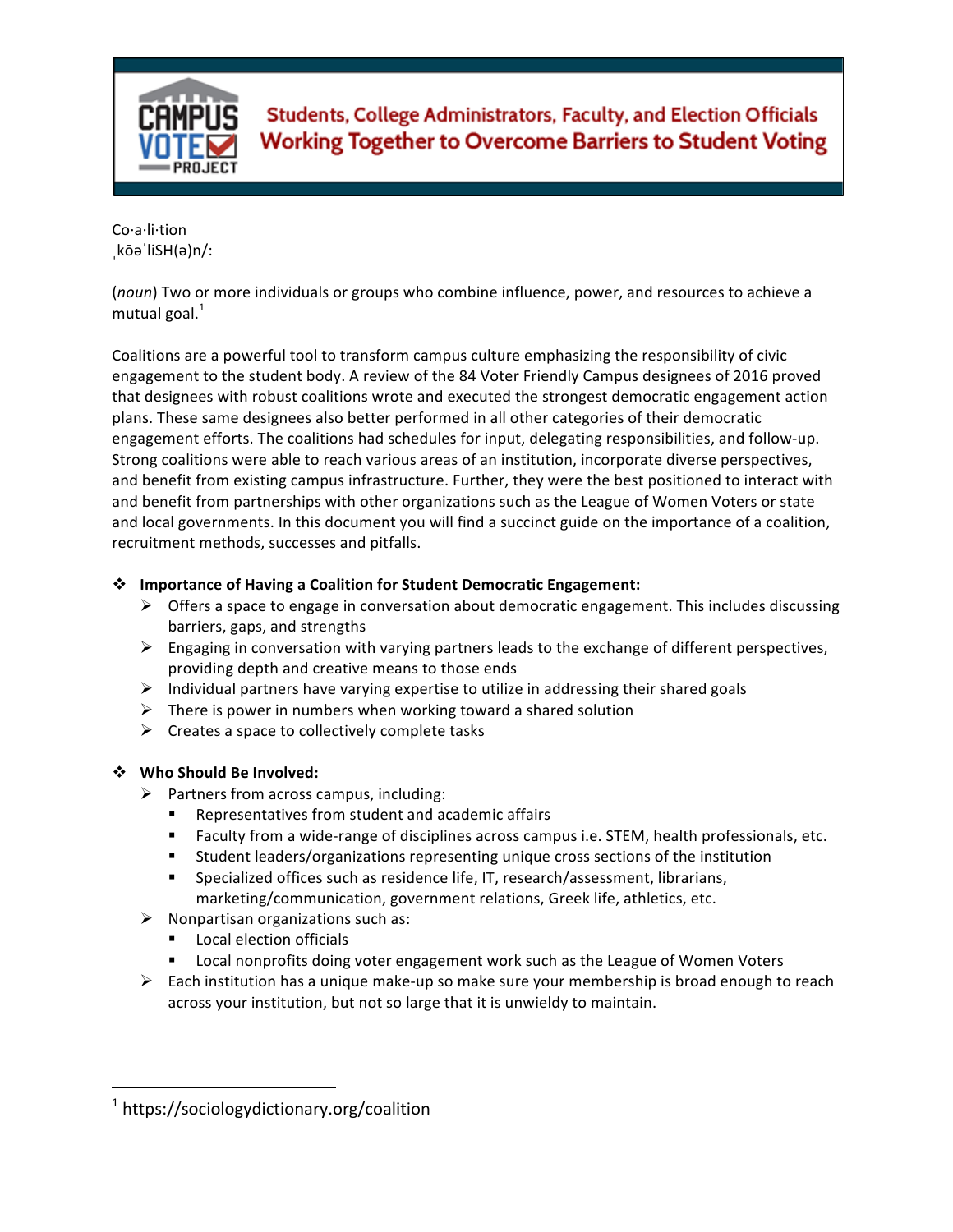**■** Having representatives on the coalition who can report back to larger portions of the institution can help with this, as well as having subcommittees or work groups for specific projects or activities if necessary.

## v **How to Identify & Recruit Members:**

- $\triangleright$  Coalition leaders need to reach out to partners individually
- $\triangleright$  Reach out to potential members and request they ask their networks to join
- $\triangleright$  Convey the value of involvement in achieving the institutions overall mission as well as specific goals around democratic engagement
- $\triangleright$  If groups working on democratic engagement already exist, reach out to invite participation to coordinate and collaborate on efforts

### v **Initial Meetings:**

- $\triangleright$  Sets the stage for coalition effectiveness
- $\triangleright$  Set clear expectations for members such as
	- Time commitment
	- Roles and responsibilities
	- **■** Utilizing expertise, resources and networks to support the mission and vision of the coalition
- $\triangleright$  Provide information on past and current initiatives related to democratic engagement both successful and unsuccessful such as:
	- **Data collected from on-campus research partners, NSLVE (National Study of Learning,** Voting and Engagement)<sup>2</sup>, NSSE (National Survey of Student Engagement)<sup>3</sup>, CCSSE (Community College Survey of Student Engagement)<sup>4</sup>, etc.
	- **■** Initiatives on campus currently happening or ones that were attempted but were not successful
	- **•** Participation in programs like the Voter Friendly Campus<sup>5</sup> or the ALL IN Challenge<sup>6</sup>
- $\triangleright$  Once goals are shared and understood, begin brainstorming how the coalition will achieve goals and delegate tasks based on interest and expertise

# $\cdot$  **Successful Coalitions:**

- $\triangleright$  Clearly identify the issue (mission/vision)
- $\triangleright$  Ensure all members know and are familiar with the issue
- $\triangleright$  Have ambitious, but S.M.A.R.T (Specific, Measurable, Attainable, Realistic, and Time Bound) goals
- $\triangleright$  Reassess goals as needed to ensure the group stays focused in its efforts and adjust as needed
- $\triangleright$  Form workgroups to complete specific tasks and dismantle when a task is complete so members are not bound to one group
- $\triangleright$  Share responsibility of leading the meeting among members by offering participants the opportunity to prepare the agenda and lead discussions
- $\triangleright$  Allow students to take leadership roles

 

<sup>2</sup> https://idhe.tufts.edu

<sup>3</sup> http://nsse.indiana.edu

<sup>4</sup> http://www.ccsse.org

 $5$  https://www.voterfriendlycampus.org

 $6$  http://www.allinchallenge.org